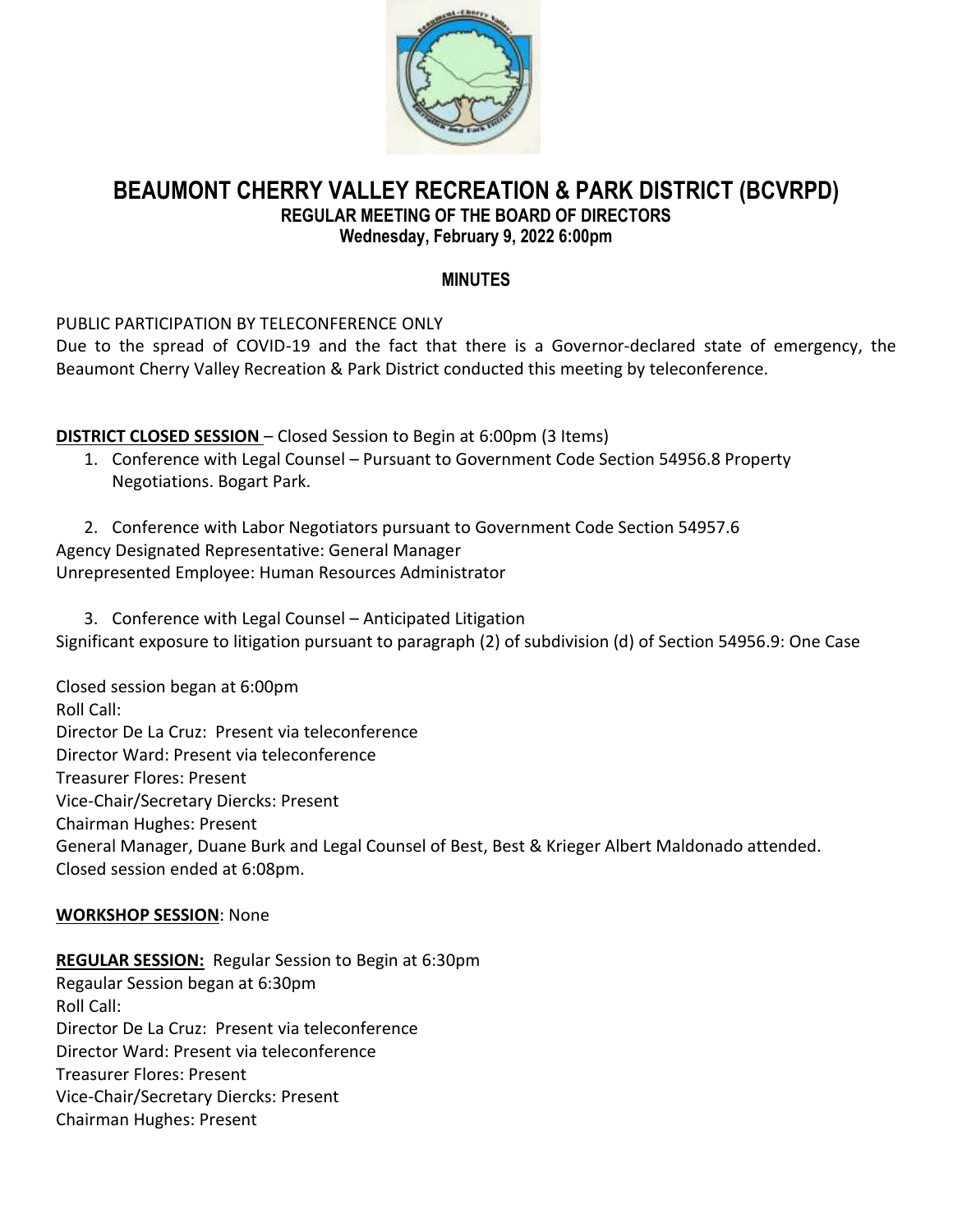Invocation: General Manger, Duane Burk, gave the Invocation. Pledge of Allegiance: Treasurer Flores led the pledge of allegiance. Presentations: None Chairman Hughes announced the meeting will be opened and closed in the memory of Cole Furtado.

### **Adjustments to Agenda:** None.

Albert Maldonado reported on closed session. There was no reportable action.

#### **1. PUBLIC COMMENT**:

Chairman Hughes opened public comment at 6:34pm. John Delongchamp spoke on behalf of DC Tournaments USSSA concerning fees for tournaments. Comment is attached. Public comment closed at 6:42pm.

### **2. CONSENT CALENDAR:**

- 2.1 Minutes of January 12, 2022
- 2.2 Warrants for January 2022
- 2.3 Bank Balances for January 2022
- 2.4 Approve Special Provision Allowing for Teleconference Meetings during a Governor-Declared State of Emergency Pursuant to AB 361

Albert Maldonado commented on item 2.4. He stated the Board has voted to hold teleconference meetings under AB361. The District needs to make certain findings every 30 days to continue teleconference meetings. There needs to be a Governor-Declared State of Emergency and then there needs to be two findings. 1) The District needs to consider the circumstance for the State of Emergency. 2) State or Local Officials have recommended social distancing.

Motion was made to accept items 2.1, 2.2, 2.3 and 2.4. Initial Motion: Vice Chair/Secretary Diercks Second: Treasurer Flores Result of Motion: Carried 5-0 Director De La Cruz: Aye Director Ward: Aye Treasurer Flores: Aye Vice Chair/Secretary Diercks: Aye Chairman Hughes: Aye

# **3. ACTION ITEMS/BIDS & PUBLIC HEARING/REQUESTS**: (Includes Committee Reports)

3.1 Approval of Facility Use License Agreement, Cherry Valley Horsemen's Association.

Chairman Hughes opened public comment at 6:45pm. Hearing none, public comment ended at 6:45pm.

Motion was made to accept item 3.1. Initial Motion: Vice Chair/Secretary Diercks Second: Director Ward Result of Motion: Carried 5-0 Director De La Cruz: Aye Director Ward: Aye Treasurer Flores: Aye Vice Chair/Secretary Diercks: Aye Chairman Hughes: Aye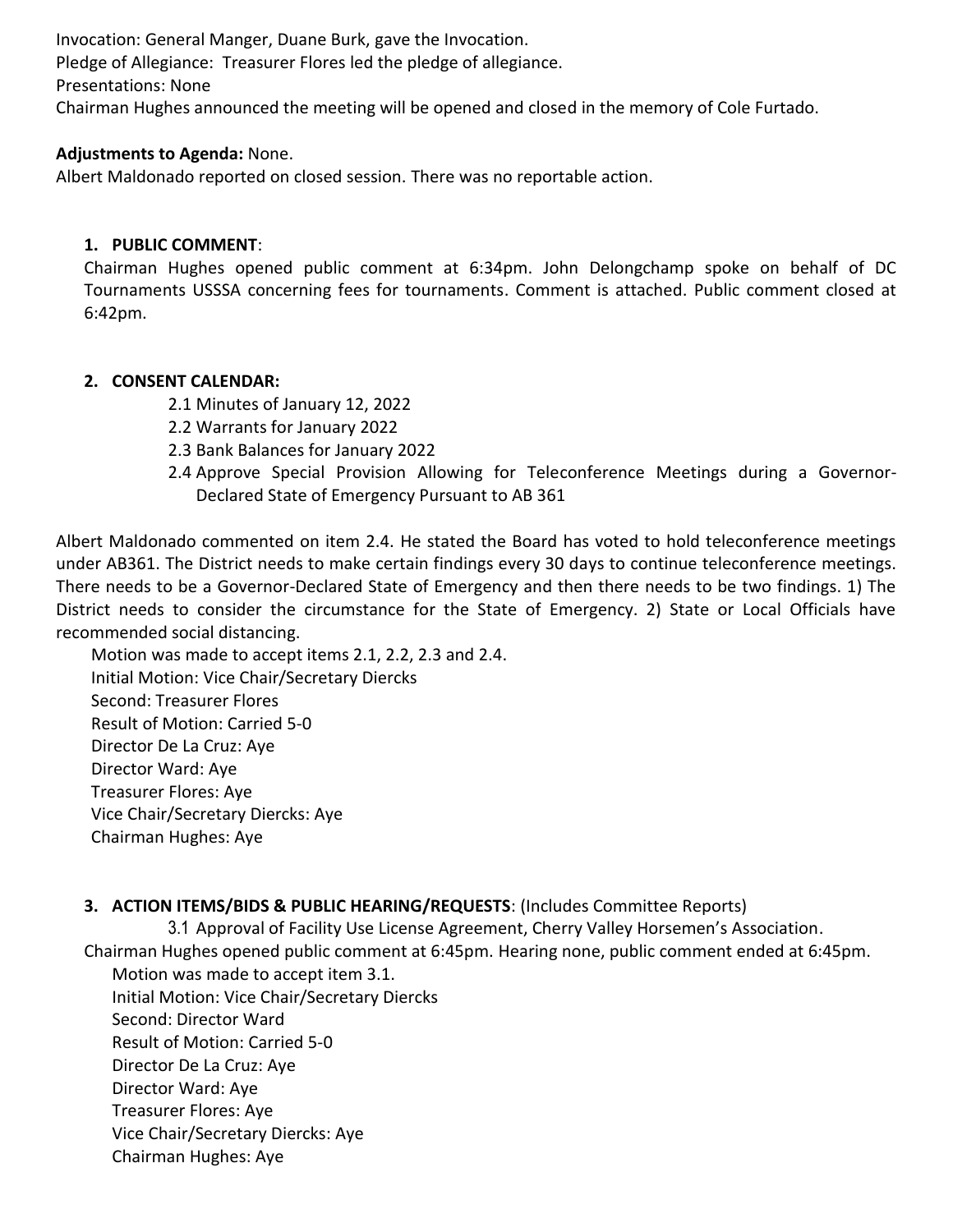3.2 Bank of Hemet Account Signer Removal Chairman Hughes opened public comment at 6:46pm. Hearing none, public comment ended at 6:46pm. Motion was made to accept item 3.2. Initial Motion: Vice Chair/Secretary Diercks Second: Treasurer Flores Result of Motion: Carried 5-0 Director De La Cruz: Aye Director Ward: Aye Treasurer Flores: Aye Vice Chair/Secretary Diercks: Aye Chairman Hughes: Aye

> 3.3 Salary Survey Range Change Maintenance Foreman Finance Services Technician/Office Manager

Chairman Hughes opened public comment at 6:50pm. Hearing none, public comment ended at 6:51pm.

Director Ward requested to continue the action for 30 days to research and get proper documentation along with Director De La Cruz.

Treasurer Flores countered the request and wanted to increase ranges at the meeting. A case study of a salary survey was requested by Director De La Cruz as he continues to do his own research. The General Mamager, Duane Burk, agreed to provide the updated salary schedule coming February 2022.

Chairman Hughes called for a motion.

There was an initial motion by Director Ward to continue the action for (30) days followed by a second motion by Director De La Cruz. There was a countermotion to approve item 3.3 as presented by Treasurer Flores followed by a second motion by Vice Chair/Secretary Diercks.

The countermotion was voted on first. Motion was made to accept item 3.3. Initial Motion: Treasurer Flores Second: Vice Chair/Secretary Diercks Result of Motion: Carried 3-2 Director De La Cruz: Nay Director Ward: Nay Treasurer Flores: Aye Vice Chair/Secretary Diercks: Aye Chairman Hughes: Aye

#### 4. **DEPARTMENT REPORTS:**

Human Resources Administrator/Clerk of the Board: Janet Covington

- We hired a new Part-Time Maintenance employee today bringing us to 27 employees.
- **Workers Compensation Cases/Incidents/Accidents**  The District had one worker injured on 1/30/2022. It has been 10  $\odot$  days since our last employee accident.
- OSHA Form 300-A has been posted as required.
- Employee W-2s were distributed.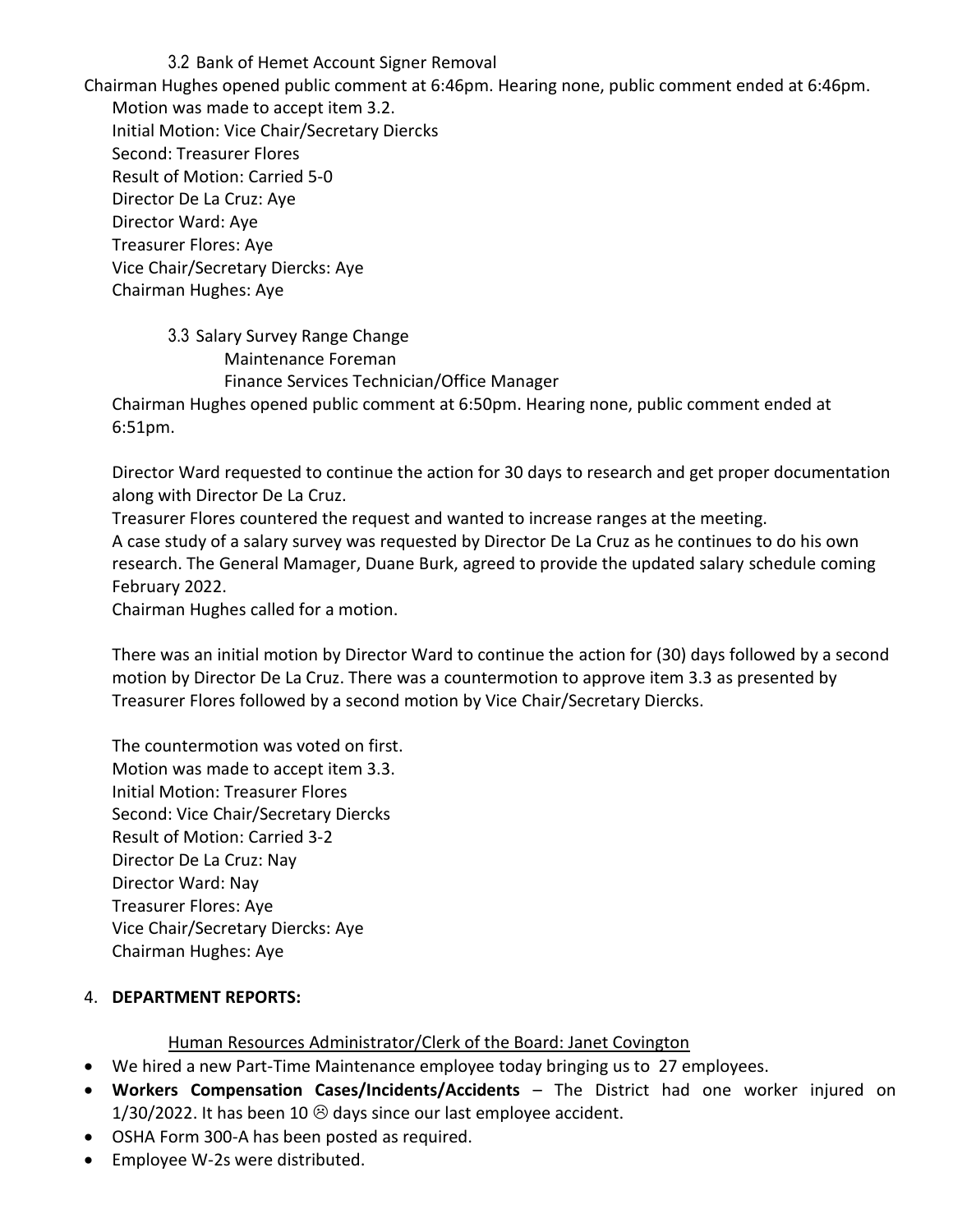- Janet attended several Podcasts including Business and behavior health and Public sector benefits.
- 2021-2022 Statement of Economic Interest are due to Janet no later than March 1, 2022 in order to submit by the deadline of April 1, 2022.
- Aaron Morris received his Rescrited Materials Permit on February 7, 2022 and it was expire on December 31, 2022.
- January's employee of the month was celebrated on January 26. Nancy Law received the recognition.
- The Senate Bill 114 passed, approving 2022 COVID-19 paid leave. This may have an impact on the District's budget.
- We are now creating welcome baskets for our new hires and Ryann has already made one for our newest employee.

# Financial Services Technician/Office Manager: Nancy Law

- The Finance Committee reviewed the January 2022 Financial Reports.
- The District has not received deposits into the Riverside County Fund as of February  $2^{nd}$ , 2022.
- The Financial Services Technician has transferred into the Reserve fund the \$5,000.00 monthly contribution for January 2022, bringing our Reserve balance to \$143,975.91, and transferred into the Money Market account \$7,500.00 monthly contributions for January 2022 and transferred \$160,206.00 of the COVID-19 Relief funds brining our balance to \$185,500.15.
- Finance attended a CAPRI Workshop, session three: Property Damage Case Scenario Training.
- Finance attended the Calimesa Annual Installation Dinner.
- Finance attended othe Beaumont Chamber Breakfast.
- Finance and the Maintenance Foreman met with Prudential Uniforms to discuss issues and billing.
- Finance attended a webinar on CSMFO Governmental Accounting.
- Finance attended the Beaumont Annual Citizen of the Year and Installation of Officers Dinner.
- Finance met with Auditors on filing the State Controller's Report.
- Finance completed and mailed out all 1099-NEC/1099-MISC.

# Activities Coordinator: Kyle Simpson

- COVID-19 Testing Facility at the Woman's Club will continue through March 31st, 2022.
- The Yoga Connection is at Noble Creek Community Center Monday through Wednesday
- Heart and Soul Line Dancing is at Noble Creek Community Center on Mondays
- Beaumont Library Story Time is at Noble Creek Community Center on Tuesdays and is holding tech classes for ages 60 plus at Noble Creek Community Center Mondays and Tuesday's 2:00pm-3:00pm
- The Bogart 1K/5K Fun Run will l be at Bogart Regional Park March 12. Sign-ups are live on the Districts website. There are 6 people signed up and submissions are coming in quickly. Press release has been completed and will be sent to newspaper 4 weeks prior to event
- The Welcome Home Vietnam Veterans Day is at Noble Creek Regional Park quad March 25<sup>th</sup>. Kyle has contacted the VFW station Commander about recruiting Veterans to sign up for the event and the submissions will be on the website shortly. Letters to dignitaries are in process. The press release will be sent to newspaper four weeks prior to event.
- The Fishing Derby is April 2<sup>nd</sup> and 3<sup>rd</sup> at Bogart Regional Park. Fish have been scheduled for delivery. The Press release will be sent to newspaper four weeks prior to event
- Kyle I attended the Chamber of Commerce Annual Citizen of the Year and Installation of Officers Banquet.
- Kyle attended the Calimesa Chambers Breakfast on 2/8/2022
- Kyle will be attending the Beaumont Chamber Breakfast on 2/11/2022

# Maintenance Foreman: Aaron Morris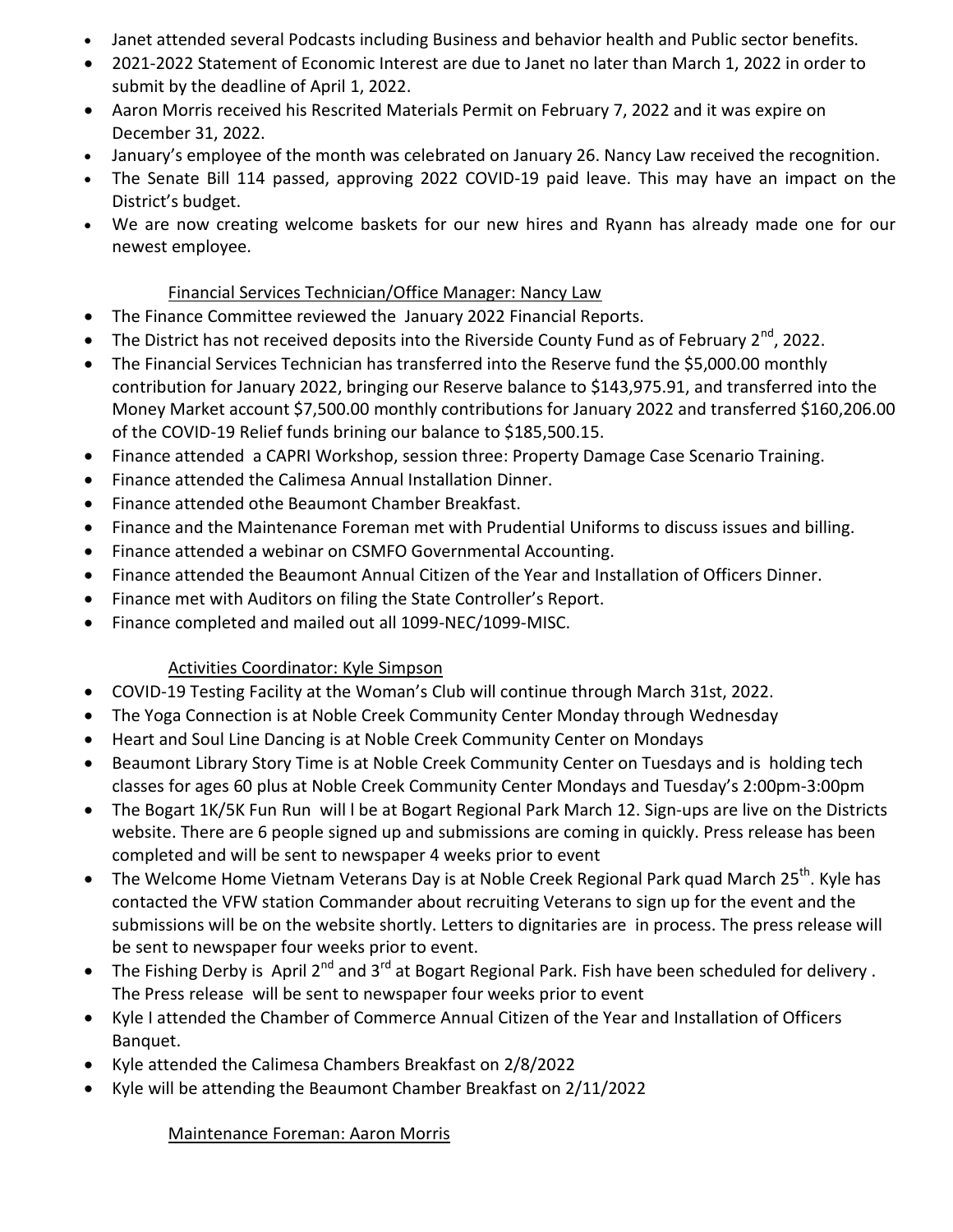Aaron reported staff has done a great job battling the cold and keeping up on their daily tasks throughout the week. The District is undergoing several projects and the growth is truly something to look forward to. He said he is grateful that Duane and the District have given him the opportunity to be a part of these projects and looks forward to any and all upcoming projects that will begin this year.

- Merlin Johnson construction has continued throughout the park installing the new mainlines.
- The new shop has started construction up in the Day Use Area in Bogart Regional Park.
- Staff dismantled the wells site up at DTR.
- BYB has started and staff has been giving more attention to the fields.
- Fertilizer quotes are being put together to get the baseball fields and the Bogart Day Use Meadow green for the upcoming season.
- The Grange hall has had a Block Wall built on the northern property line and columns have been installed for future access gates.
- Both playgrounds received new fiber mulch to help resurface the areas that were washed away during the last big storm.
- Maintenance employee, Rodrigo, will be taking a test for a Qualified Applicator Certificate.
- Aaron will be continuing with his education on aquatics.
- Aaron will be applying for his AA in Turf Grass Management, and is planning to attend CalPoly for his BA in Plant Science.

# Athletic Coordinator: Dodie Carlson

- Dodie reported winter 2022 adult ball season started January 17 with a rainout. Since then they have been rain free and there is a large turnout for winter. It is normally a slower season due to the weather (cold, wind, rain). Winter 2021 had 18 teams. This season, there are 32. Monday women's 6, Tuesday men's 7, Thursday co-ed 10 and Sunday co-ed 9. Dodie said they are out of lighted field space for our community players and families.
- She reported they have scheduled 118 teams these past few days for either games or practice. This includes BCVRPD, BYB, and rental fields.
- The city of Beaumont has offered  $9^{th}$  & Orange for the month of February. They will be ripping out that diamond after Cherry Festival. It has no backstop or dugouts; it is all gone.. She will be able to get some teams a little bit of work there. The Validivia field is not accessible to BYB.
- The calendar remains very slow due the lack of staff for tournaments. Hopefully we can get some help as it is a new year.
- Dodie thanked the Board of Directors, General Manager, and staff for their constant work for this district and the maintenance staff for the work they having been doing on the fields. The grass is green and is looking better. A lot of the little things are getting caught up. BYB practices started January 31, 2022. There are approximately 875 players as of now and should finish out around 950 players. Opening day is March 5, 2022, please come and join the fun.

# General Manager: Duane Burk

Duane has set up a project meeting with Shopoff and graders regarding the well clean-up. The wells have to be vertically lifted up to 18 ft in the air and they are currently working on logistics to get the tenant water. He is also scheduling a shut down test after the third phase of the waterline projects is complete to prove we are independent on irrigation and domestic. This will bring new separate irrigation and domestic systems to the park. The District had owned property on Avenida Miravilla between Vineland St. and Orchard St. and had traded that property for three 2" water meters for nonportable water. With this, if nonportable water comes to the park, it will be set up and ready for it. Duane also met with Todd Parton regarding the sewer bill and it is currently being adjusted. He stated that all grindings found at Bogart have been successfully removed from the property and the District has been given jurisdictional distinction from Fish and Wildlife. The grading designs have been completed for fields 8, 9, and 10. Duane has also attended all of the following:

Calimesa Chamber Installation dinner on 1/13/22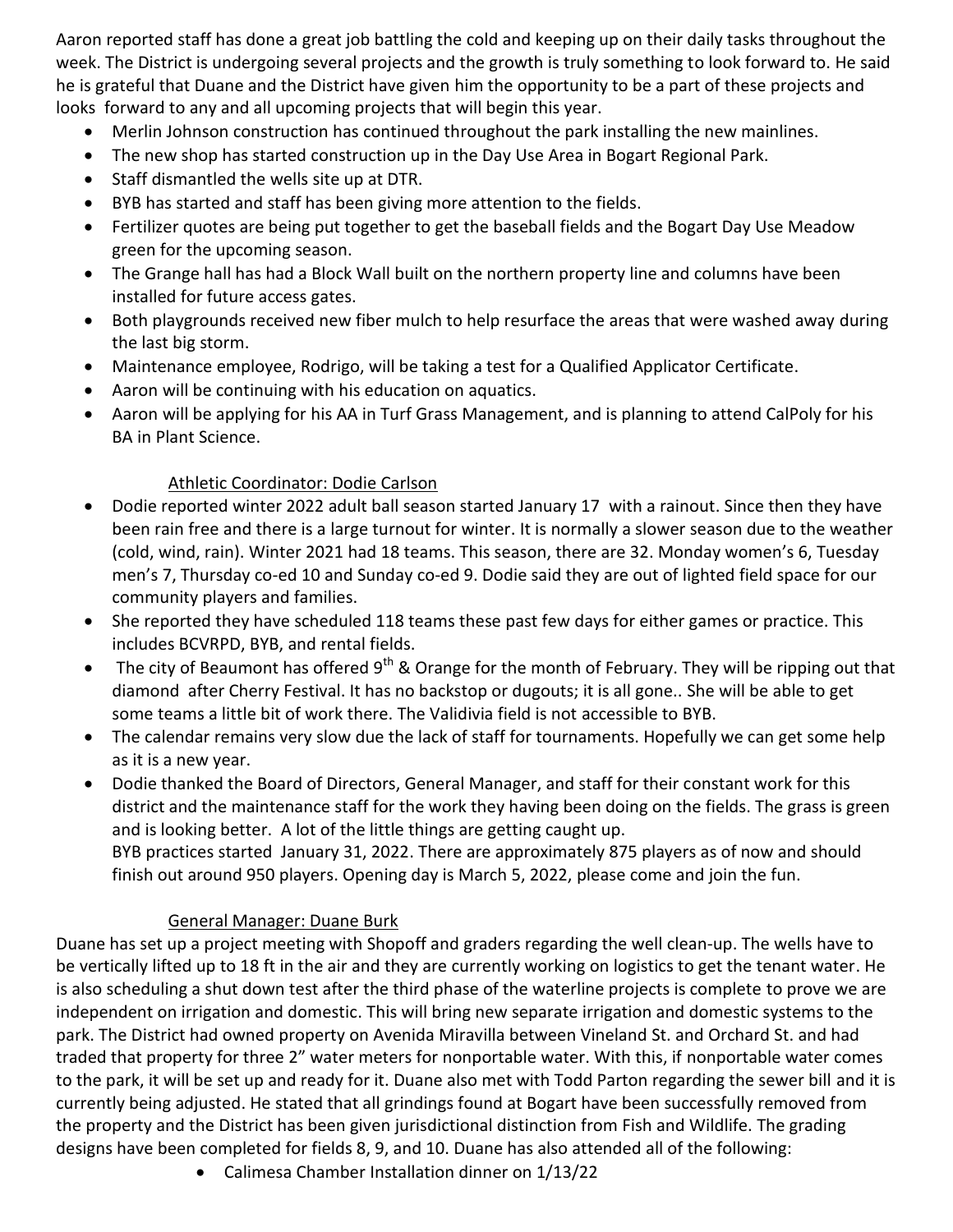- City of Beaumont Council Meeting on 1/18/22
- City of Beaumont Board Meeting via YouTube on 2/1/22
- Did a presentation for Calimesa Chamber Breakfast on 2/8/22

### **5. CALENDAR OF EVENTS:**

#### 5.1 Committee Meetings

- Collaborative Agency First Wednesday Bi-Monthly, 5:00pm at the Beaumont Library.
- $\bullet$  Finance 1<sup>st</sup> Thursday of Every Month 5:00 pm NCCC.
- Facility Use Ad Hoc- Second & Fourth Tuesday Monthly @ 5:30 pm
- BCVRPD Board Meeting Schedule, NCCC

March 9, 2022 April 13, 2022 May 11, 2022

5.2. Upcoming Holidays

Monday, February 21, 2022 President's Day

Monday, May 30, 2022 Memorial Day

5.3. Events

March  $12^{th}$ , 2022 - Bogart 1K/5K Fun Run March  $25^{th}$ , 2022 – Welcome Home Vietnam Veterans Day Woman's Club COVID testing through March 31, 2022

### **DIRECTORS MATTERS/COMMITTEE REPORTS**

### **Director De La Cruz:**

Armando left the meeting at 7:27pm and was unable to comment.

#### **Director Ward:**

Denise had no comments and left the meeting at 7:41pm.

#### **Treasurer Flores:**

John is very pleased with the District and with what Duane has done for the District. He stated that sometimes less is more and he believes that the District does a great job showing that as the facilities and park continue to flourish. He is looking forward to the community getting back to enjoying our parks and facilities as the COVID-19 mandates continue lifting. John appreciates all that staff has done and continues doing and would like to see pay increases across the board.

#### **Vice Chair/Secretary Diercks:**

Chris said that the General Manager and staff are doing a great job and to keep up the good work.

#### **Chairman Hughes:**

Dan met with Mayor of the City of Beaumont, Lloyd White who is also the representative for the discussions with the city along with Rey Santos, Direct Flores, Chairman Hughes, Duane Burk, and Todd Parton. He also requested a meeting with John Pinkney, City of Beaumont attorney, and our attorney, Albert Maldonado, for mitigating the MOU. Dan also attended the following:

- Calimesa Chamber Installation Dinner on 1/13/22
- City of Beaumont Coucil Meeting on 1/18/22
- Mayor's Meeting with Duane on 2/3/22
- Personnel Meeting on 2/7/22
- Calimesa Chamber Breakfast 2/8/22